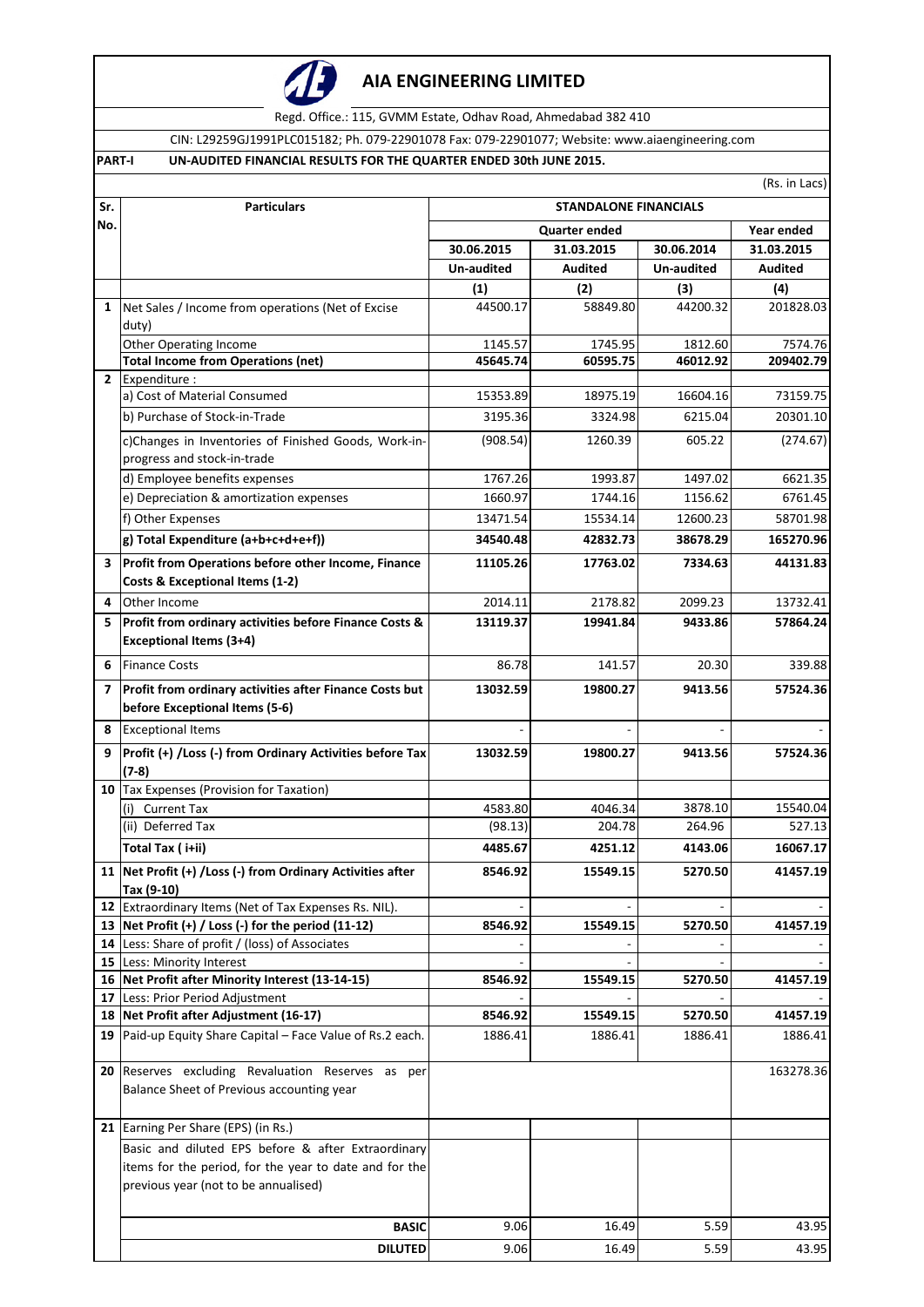

# **AIA ENGINEERING LIMITED**

Regd. Office.: 115, GVMM Estate, Odhav Road, Ahmedabad 382 410

CIN: L29259GJ1991PLC015182; Ph. 079-22901078 Fax: 079-22901077; Website: www.aiaengineering.com

**PART II** UN-AUDITED FINANCIAL RESULTS FOR THE QUARTER ENDED 30th JUNE 2015.

| Sr.            | <b>Particulars</b>                                                                             | <b>STANDALONE FINANCIALS</b> |                                 |            |            |
|----------------|------------------------------------------------------------------------------------------------|------------------------------|---------------------------------|------------|------------|
| No.            |                                                                                                | <b>Quarter ended</b>         |                                 |            | Year ended |
|                |                                                                                                | 30.06.2015                   | 31.03.2015                      | 30.06.2014 | 31.03.2015 |
| А.             | <b>PARTICULARS OF SHAREHOLDING</b>                                                             |                              |                                 |            |            |
| $\mathbf{1}$   | <b>Public Shareholding</b>                                                                     |                              |                                 |            |            |
|                | No. of Equity Shares                                                                           | 36171450                     | 36171450                        | 36171250   | 36171450   |
|                | Percentage of Shareholding                                                                     | 38.35%                       | 38.35%                          | 38.35%     | 38.35%     |
| $\overline{2}$ | Promoters & Promoter group Shareholding                                                        |                              |                                 |            |            |
|                | (a)-Pledged/Encumbered - Number of Shares                                                      | <b>NIL</b>                   | <b>NIL</b>                      | <b>NIL</b> | <b>NIL</b> |
|                | - Percentage of shares (as a % of the total<br>shareholding of promoter and<br>promoter group) | N.A.                         | N.A.                            | N.A.       | N.A.       |
|                | - Percentage of shares (as a % of the total share<br>capital of the Company).                  | N.A.                         | N.A.                            | N.A.       | N.A.       |
|                | (b) Non-encumbered                                                                             |                              |                                 |            |            |
|                | - Number of Shares                                                                             | 58148920                     | 58148920                        | 58149120   | 58148920   |
|                | Percentage of shares (as a % of the total<br>shareholding of promoter and<br>promoter group)   | 100%                         | 100%                            | 100%       | 100%       |
|                | - Percentage of shares (as a % of the total share<br>capital of the Company).                  | 61.65%                       | 61.65%                          | 61.65%     | 61.65%     |
|                | <b>Particulars</b>                                                                             |                              | <b>Quarter ended 30.06.2015</b> |            |            |
| В              | <b>INVESTOR COMPLAINTS</b>                                                                     |                              |                                 |            |            |
|                | Pending at the beginning of the year                                                           |                              | <b>NIL</b>                      |            |            |
|                | Received during the quarter                                                                    |                              | <b>NIL</b>                      |            |            |
|                | Disposed of during the quarter                                                                 |                              | <b>NIL</b>                      |            |            |
|                | Remaining unresolved at the end of the quarter                                                 |                              | <b>NIL</b>                      |            |            |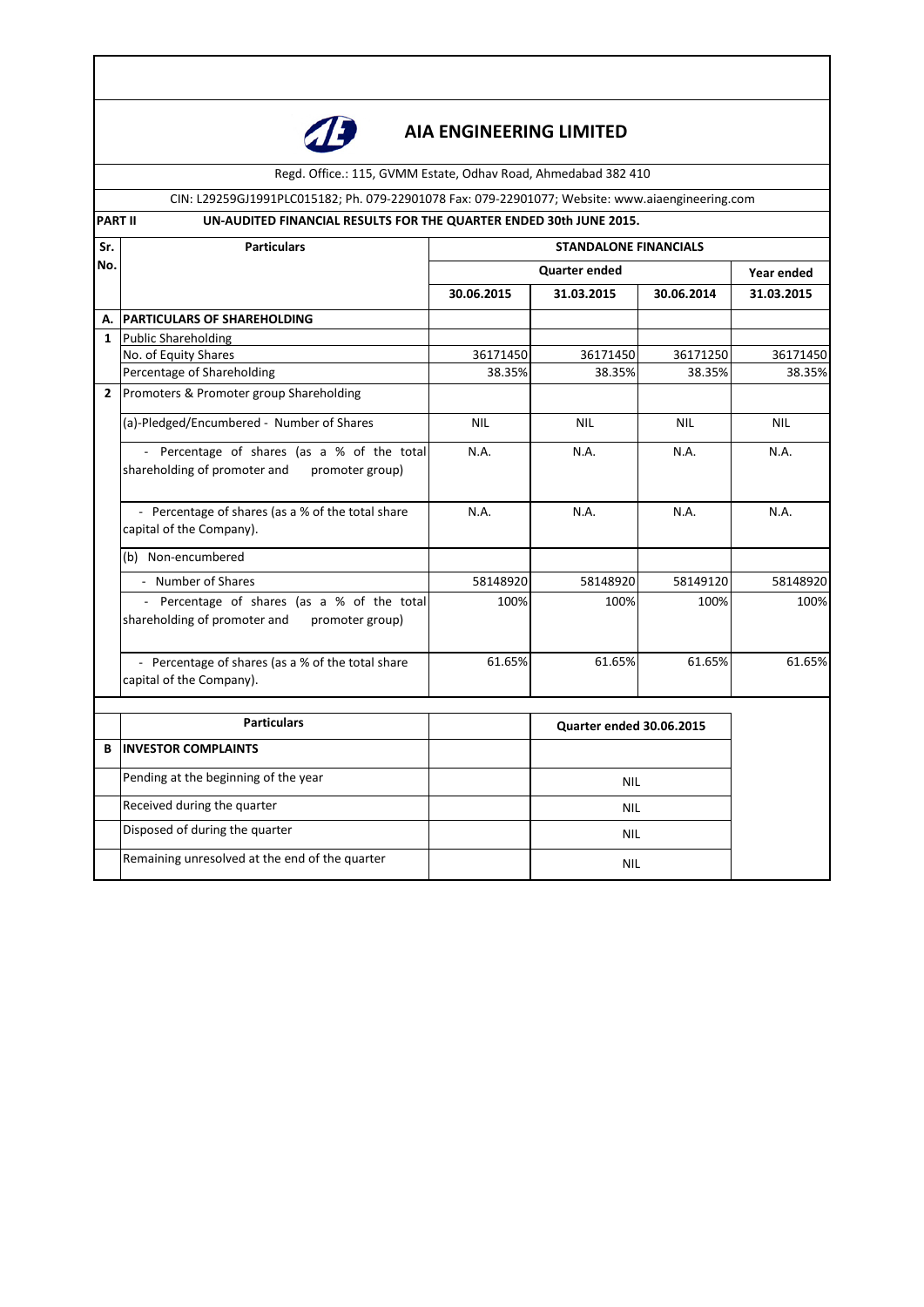## **Note: - (Standalone)**

- 1. The above Un-audited Financial Results for the Quarter ended 30<sup>th</sup> June 2015 have been reviewed by the Audit Committee and were taken on record by the Board of Directors in their respective meetings held on  $1<sup>st</sup>$  August 2015.
- 2. The Company has only one primary segment i.e. manufacturing of High Chrome Mill Internals.
- 3. The Un-audited Financial Results of the Company for the Quarter ended 30<sup>th</sup> June 2015 have been Limited Reviewed by the Statutory Auditors of the Company.
- 4. The previous Period / Year figures have been regrouped, reclassified and restated wherever necessary to make them comparable with the current periods / Year figures.

 By Order of Board of Directors For AIA Engineering Ltd. Sd/- Place: Ahmedabad (Bhadresh K. Shah) Date: 1<sup>st</sup> August 2015 **Managing Director** Managing Director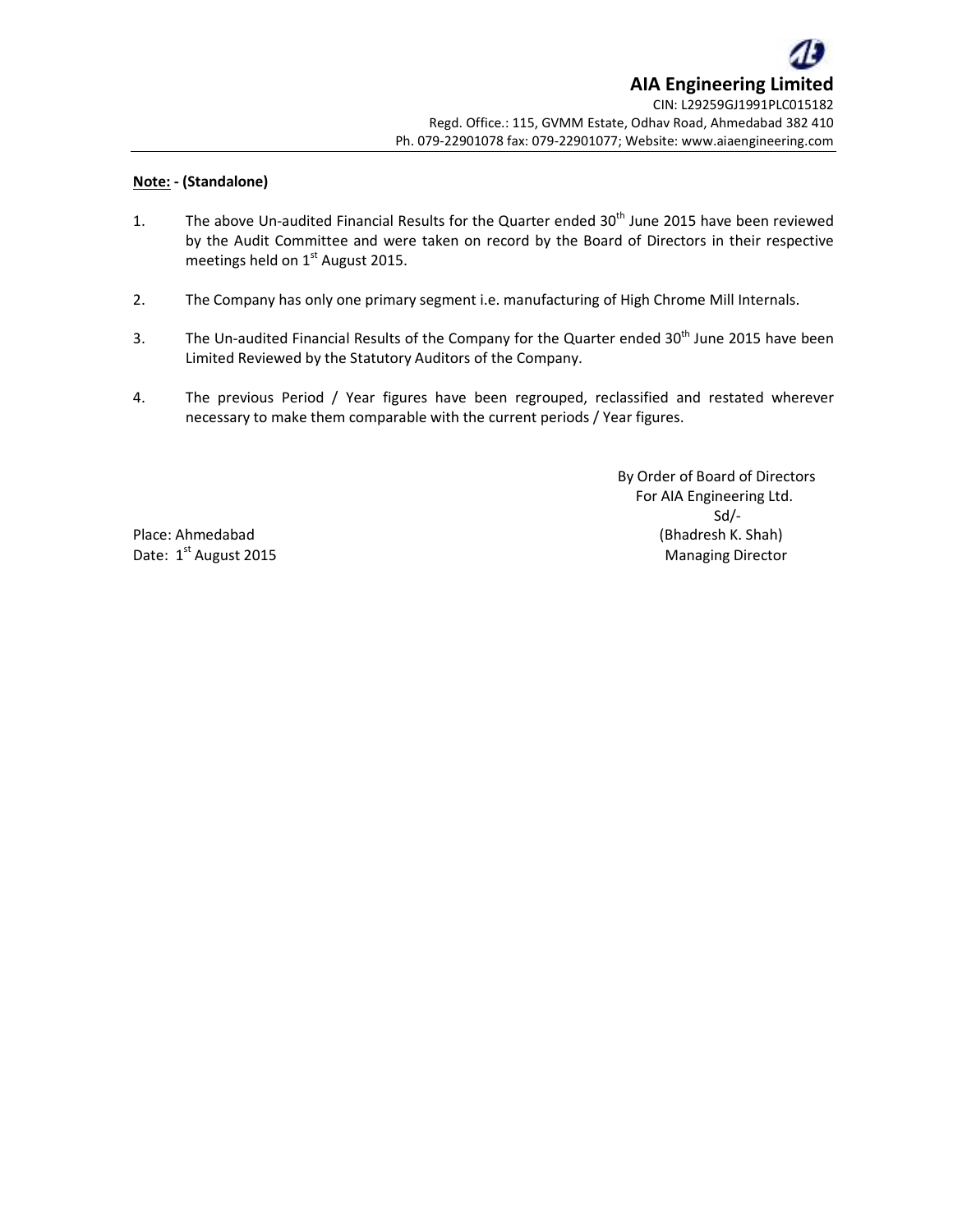## **AIA ENGINEERING LIMITED**

Regd. Office.: 115, GVMM Estate, Odhav Road, Ahmedabad 382 410

CIN: L29259GJ1991PLC015182; Ph. 079-22901078 Fax: 079-22901077; Website: www.aiaengineering.com

### **PART I UN-AUDITED FINANCIAL RESULTS FOR THE QUARTER ENDED 30th JUNE, 2015**

|                          | (Rs. in Lacs)                                                                                                                                        |                                |                     |                     |                       |
|--------------------------|------------------------------------------------------------------------------------------------------------------------------------------------------|--------------------------------|---------------------|---------------------|-----------------------|
| Sr.                      | <b>Particulars</b>                                                                                                                                   | <b>CONSOLIDATED FINANCIALS</b> |                     |                     |                       |
| No.                      |                                                                                                                                                      | <b>Quarter ended</b>           |                     |                     | Year ended            |
|                          |                                                                                                                                                      | 30.06.2015                     | 31.03.2015          | 30.06.2014          | 31.03.2015            |
|                          |                                                                                                                                                      | Un-audited<br>(1)              | Audited<br>(2)      | Un-audited<br>(3)   | <b>Audited</b><br>(4) |
| $\mathbf{1}$             | Net Sales / Income from operations (Net of Excise duty)                                                                                              | 51565.60                       | 58727.01            | 47394.41            | 210774.83             |
|                          | Other Operating Income                                                                                                                               | 1147.47                        | 1754.05             | 1817.53             | 7588.86               |
|                          | <b>Total Income from Operations (net)</b>                                                                                                            | 52713.07                       | 60481.06            | 49211.94            | 218363.69             |
| $\mathbf{2}$             | Expenditure:                                                                                                                                         |                                |                     |                     |                       |
|                          | a) Cost of Material Consumed                                                                                                                         | 17399.29                       | 21092.78            | 20650.01            | 86063.29              |
|                          | b) Purchase of Stock-in-Trade                                                                                                                        |                                |                     |                     |                       |
|                          | c)Changes in Inventories of Finished Goods, Work-in-progress                                                                                         | 1182.15                        | 645.00              | (3072.21)           | (9903.05)             |
|                          | and stock-in-trade                                                                                                                                   |                                |                     |                     |                       |
|                          | d) Employee benefits expense                                                                                                                         | 2544.41                        | 2757.67             | 2329.68             | 9811.13               |
|                          | e) Depreciation & amortization expenses<br>f) Other Expenses                                                                                         | 1693.20<br>16992.99            | 1804.10<br>20236.98 | 1182.59<br>16578.04 | 6974.68<br>73911.49   |
|                          |                                                                                                                                                      |                                | 46536.53            | 37668.11            | 166857.54             |
|                          | g) Total Expenditure (a+b+c+d+e+f))<br>Profit from Operations before other Income, Finance Costs &                                                   | 39812.04                       |                     |                     |                       |
| з                        | <b>Exceptional Items (1-2)</b>                                                                                                                       | 12901.03                       | 13944.53            | 11543.83            | 51506.15              |
| 4                        | Other Income                                                                                                                                         | 2081.80                        | 1701.71             | 2283.02             | 8321.59               |
| 5                        | Profit from ordinary activities before Finance Costs &                                                                                               | 14982.83                       | 15646.24            | 13826.85            | 59827.74              |
|                          | <b>Exceptional Items (3+4)</b>                                                                                                                       |                                |                     |                     |                       |
| 6                        | <b>Finance Costs</b>                                                                                                                                 | 114.03                         | 165.22              | 29.74               | 393.55                |
| $\overline{\phantom{a}}$ | Profit from ordinary activities after Finance Costs but before                                                                                       | 14868.80                       | 15481.02            | 13797.11            | 59434.19              |
|                          | <b>Exceptional Items (5-6)</b>                                                                                                                       |                                |                     |                     |                       |
| 8                        | <b>Exceptional Items</b>                                                                                                                             |                                |                     |                     |                       |
| 9                        | Profit (+) /Loss (-) from Ordinary Activities before Tax (7-8)                                                                                       | 14868.80                       | 15481.02            | 13797.11            | 59434.19              |
| 10                       | Tax Expenses (Provision for Taxation)                                                                                                                |                                |                     |                     |                       |
|                          | (i) Current Tax                                                                                                                                      | 4678.44                        | 4015.97             | 3995.11             | 15795.75              |
|                          | (ii) Deferred Tax                                                                                                                                    | (95.58)                        | 236.69              | 266.73              | 545.14                |
|                          | Total Tax (i+ii)                                                                                                                                     | 4582.86                        | 4252.66             | 4261.84             | 16340.89              |
| 11                       | Net Profit (+) / Loss (-) from Ordinary Activities after Tax (9-10)                                                                                  | 10285.94                       | 11228.36            | 9535.27             | 43093.30              |
| 12                       | Extraordinary Items (Net of Tax Expenses Rs. NIL).                                                                                                   |                                |                     |                     |                       |
| 13                       | Net Profit (+) / Loss (-) for the period (11-12)                                                                                                     | 10285.94                       | 11228.36            | 9535.27             | 43093.30              |
| 14                       | Less: Share of profit / (loss) of Associates                                                                                                         |                                |                     |                     |                       |
| 15                       | Less: Minority Interest                                                                                                                              | 3.33                           | (40.16)             | 20.82               | (0.63)                |
| 16                       | Net Profit after Minority Interest (13-14-15)                                                                                                        | 10282.61                       | 11268.52            | 9514.45             | 43093.93              |
| 17                       | Less: Prior Period Adjustment                                                                                                                        |                                |                     |                     |                       |
| 18                       | Net Profit after Adjustment (16-17)                                                                                                                  | 10282.61                       | 11268.52            | 9514.45             | 43093.93              |
| 19                       | Paid-up Equity Share Capital - Face Value of Rs.2 each.                                                                                              | 1886.41                        | 1886.41             | 1886.41             | 1886.41               |
|                          |                                                                                                                                                      |                                |                     |                     |                       |
| 20                       | Reserves excluding Revaluation Reserves as per Balance Sheet<br>of Previous accounting year                                                          |                                |                     |                     | 206465.02             |
| 21                       | Earning Per Share (EPS) (In Rs.)                                                                                                                     |                                |                     |                     |                       |
|                          | Basic and diluted EPS before & after Extraordinary items for the<br>period, for the year to date and for the previous year (not to be<br>annualised) |                                |                     |                     |                       |
|                          | <b>BASIC</b>                                                                                                                                         | 10.90                          | 11.95               | 10.09               | 45.69                 |
|                          | <b>DILUTED</b>                                                                                                                                       | 10.90                          | 11.95               | 10.09               | 45.69                 |
|                          |                                                                                                                                                      |                                |                     |                     |                       |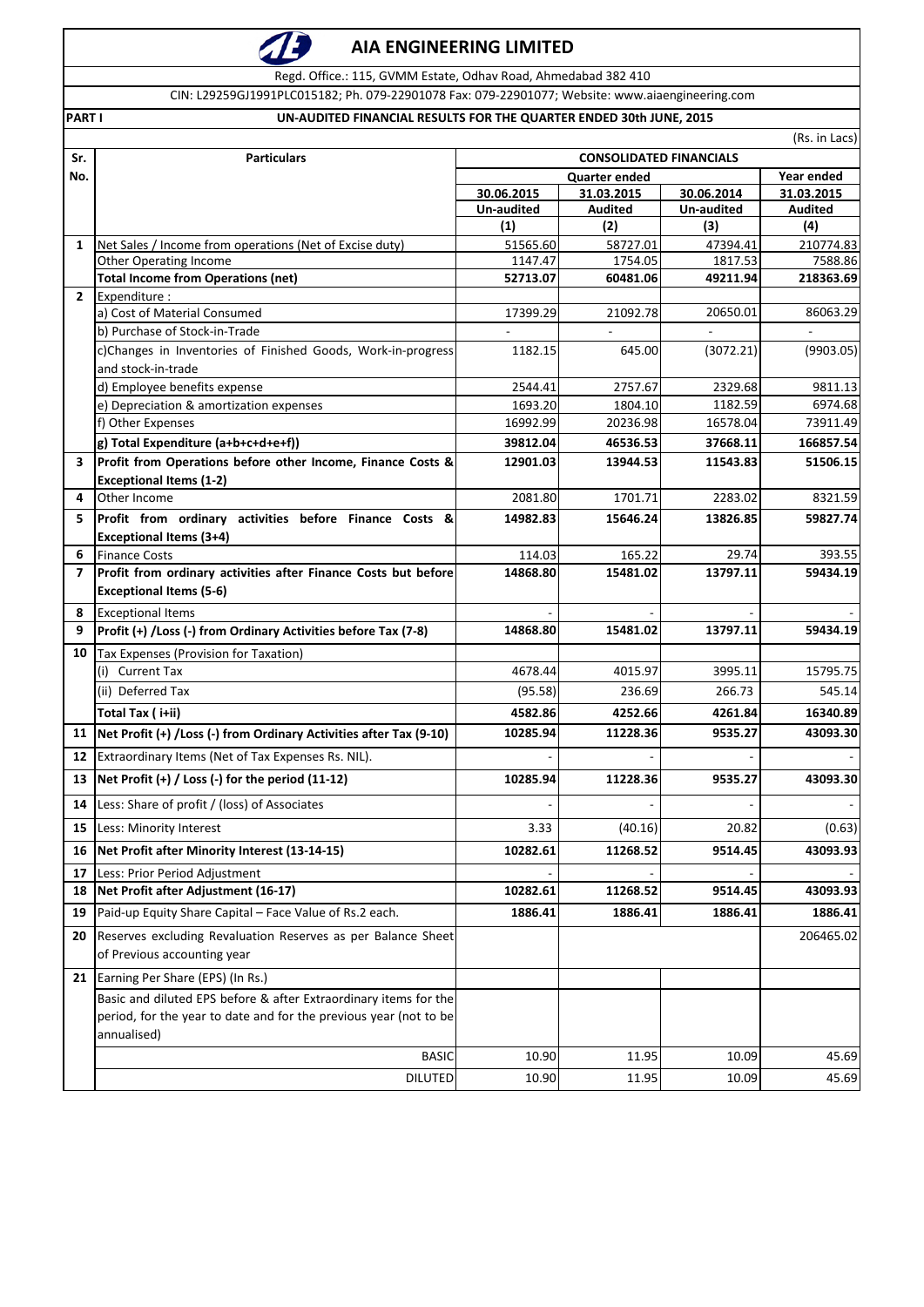

Regd. Office.: 115, GVMM Estate, Odhav Road, Ahmedabad 382 410

|                | CIN: L29259GJ1991PLC015182; Ph. 079-22901078 Fax: 079-22901077; Website: www.aiaengineering.com |                                |            |            |            |  |
|----------------|-------------------------------------------------------------------------------------------------|--------------------------------|------------|------------|------------|--|
| <b>PART II</b> | UN-AUDITED FINANCIAL RESULTS FOR THE QUARTER ENDED 30th JUNE, 2015                              |                                |            |            |            |  |
| Sr.            | <b>Particulars</b>                                                                              | <b>CONSOLIDATED FINANCIALS</b> |            |            |            |  |
| No.            |                                                                                                 | 30.06.2015                     | 31.03.2015 | 30.06.2014 | 31.03.2015 |  |
| А.             | <b>PARTICULARS OF SHAREHOLDING</b>                                                              |                                |            |            |            |  |
| $\mathbf{1}$   | <b>Public Shareholding</b>                                                                      |                                |            |            |            |  |
|                | No. of Equity Shares                                                                            | 36171450                       | 36171450   | 36171250   | 36171450   |  |
|                | Percentage of Shareholding                                                                      | 38.35%                         | 38.35%     | 38.35%     | 38.35%     |  |
| $\overline{2}$ | Promoters & Promoter group Shareholding                                                         |                                |            |            |            |  |
|                | (a) - Pledged/Encumbered - Number of Shares                                                     | <b>NIL</b>                     | <b>NIL</b> | <b>NIL</b> | <b>NIL</b> |  |
|                | - Percentage of shares (as a % of the total shareholding of<br>promoter and promoter group)     | N.A.                           | N.A.       | N.A.       | N.A.       |  |
|                | - Percentage of shares (as a % of the total share capital of<br>the Company).                   | N.A.                           | N.A.       | N.A.       | N.A.       |  |
|                | (b) Non-encumbered                                                                              |                                |            |            |            |  |
|                | - Number of Shares                                                                              | 58148920                       | 58148920   | 58149120   | 58148920   |  |
|                | - Percentage of shares (as a % of the total shareholding of<br>promoter and promoter group)     | 100%                           | 100%       | 100%       | 100%       |  |
|                | - Percentage of shares (as a % of the total share capital of<br>the Company).                   | 61.65%                         | 61.65%     | 61.65%     | 61.65%     |  |
|                | <b>Particulars</b>                                                                              |                                | 30.06.2015 |            |            |  |
| B              | <b>INVESTOR COMPLAINTS</b>                                                                      |                                |            |            |            |  |
|                | Pending at the beginning of the year                                                            |                                | <b>NIL</b> |            |            |  |
|                | Received during the Quarter                                                                     |                                |            | <b>NIL</b> |            |  |
|                | Disposed of during the Quarter                                                                  |                                | <b>NIL</b> |            |            |  |
|                | Remaining unresolved at the end of the Quarter                                                  |                                | <b>NIL</b> |            |            |  |